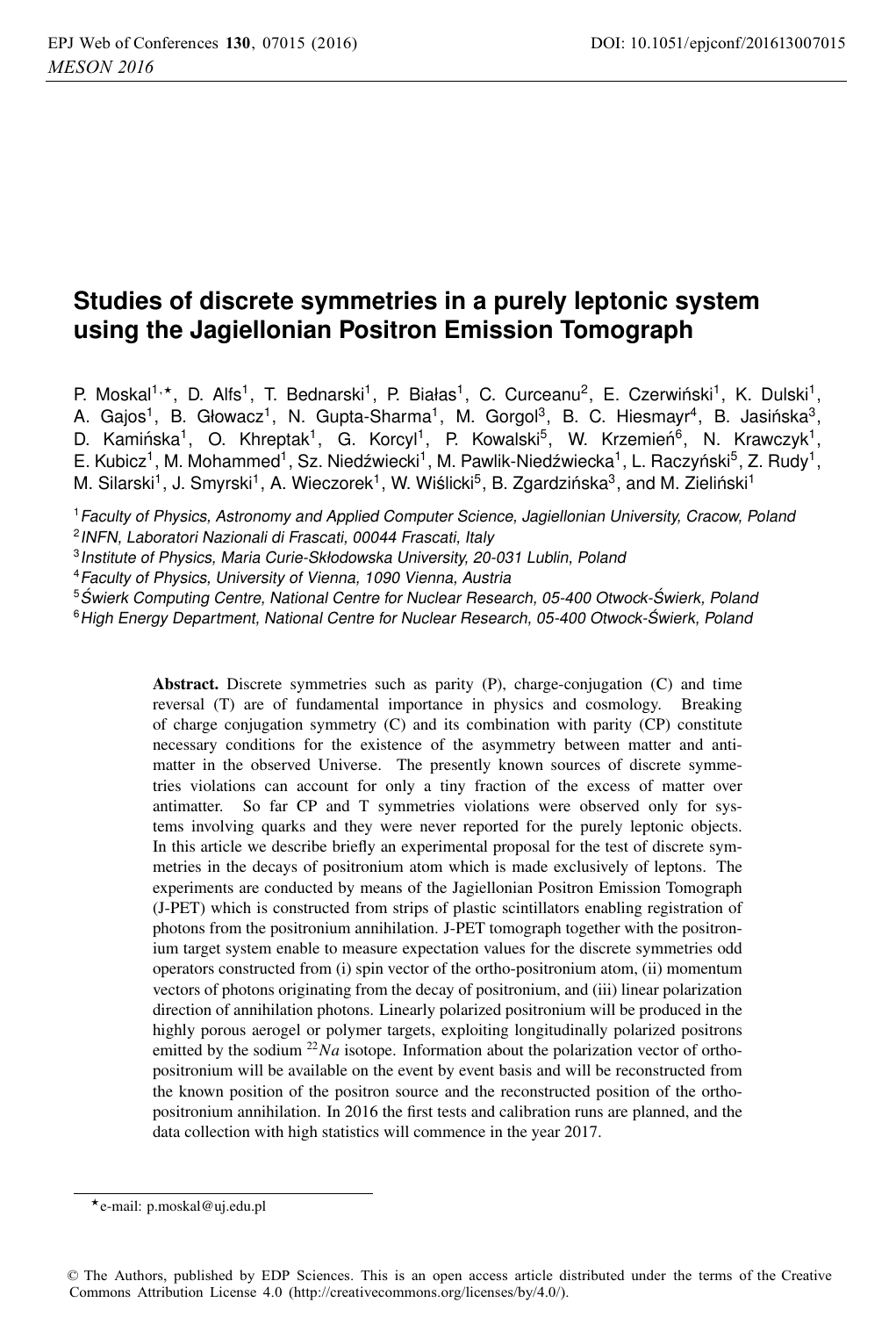## **1 Introduction**

The violation of the combined symmetries of charge conjugation and spatial parity (CP) was discovered 52 years ago in the decays of neutral K mesons [1]. CP symmetry is connected with the time reversal symmetry (T) via the CPT theorem [2, 3]. Time reversal concept is exceptionally attractive epistemologically [4] and its description is challenging [5], but nevertheless it took almost half a century till it was seen in a way independent of CP and CPT symmetries [6]. The T symmetry violation was observed in decays of the quantum entangled neutral B mesons [6, 7] using a method proposed in references [8, 9]. At present mesons, which are systems of quark and antiquark bound via strong interaction, remain the only objects in which violations of T and CP symmetries were observed. Therefore, it appears natural to ask a question about the degree of the violation of these symmetries in systems made of leptons. An ideal object for this kind of studies is the positronium atom: a system of lepton and antilepton bound via electromagnetic interaction. A test of the discrete symmetries in the decays of positronium into photons is limited by the photon-photon interaction which is expected to mimic the symmetry violation at the level of about  $10^{-9}$  only [10, 11]. This is still about six orders of magnitude smaller than the present experimental limits equal to about  $3\times10^{-3}$  [12, 13].

In this article we briefly describe a new proposal for tests of the T, CP as well as CPT symmetries in the decays of the positronium. The experiments are conducted using the Jagiellonian Positron Emission Tomograph (J-PET). For the detailed description of the motivation to perform such experiments the interested reader is referred to the recent article [15].

#### **2 Experimental method**

J-PET tomograph consists of three cylindrical layers of plastic scintillator strips. The diameter of the inner layer is equal to 85 cm and the length of the scintillators amounts to 50 cm. Results of the first tests of single and double module prototypes are described in references [16–19]. For further details about the data acquisition system and analysis, simulation of the detector response, as well as hittime and hit-position reconstruction methods the interested reader is referred to references [20–26]. Finally, the details about detector geometry along with its properties relevant for the registration of photons from the decays of ortho-positronium atoms are described in the recent article [27].

Ortho-positronium atoms will be produced by the positrons thermalised in the porous aerogels or polymers [28]. Positrons will be emitted by the  $^{22}Na$  isotope positioned in the center of the cylinder covered with the porous material. Due to the parity violation by the weak interaction, positrons emitted in the decay of sodium: <sup>22</sup>*Na*  $\rightarrow$ <sup>22</sup>*Ne*<sup>*e*</sup>  $\rightarrow$ <sup>2</sup>*Ne*  $\gamma$ *e*<sup>+</sup>  $\gamma$ <sub>*e*</sub>, are longitudinally polarized with the average polarization equal to about 67% [13, 14]. This value decreases only by about 8% during the thermalisation process [29, 30] and enables to produce ortho-positronium atoms polarized along the direction of the positron emission with the polarization degree of about 41% when using sodium  $^{22}Na$  [13, 31]. The polarization axis varies from event to event, but it can be determined from the known points of the positron emission and positronium annihilation. The annihilation place will be reconstructed based on the trilateration method [32]. The positronium target will be inserted inside the J-PET detector. Photons from the ortho-positronium decay and from the deexcitation of <sup>22</sup>*Ne* are detected predominantly via the Compton interaction in the scintillator strips. A typical event useful for the studies of the discrete symmetries will include four or more signals: three signals from photons originating from the decay of ortho-positronium atom, one signal from the photon emitted by the excited <sup>22</sup>*Ne* isotope, and possibly signals from the secondary scattering in the detectors. The measurement of energy loss of photons, their time of interaction, as well as their relative angles will allow to disentangle signals from annihilation, deexcitation and secondary photons. The measurement of the time difference between the registration of annihilation and deexcitation photons will enable to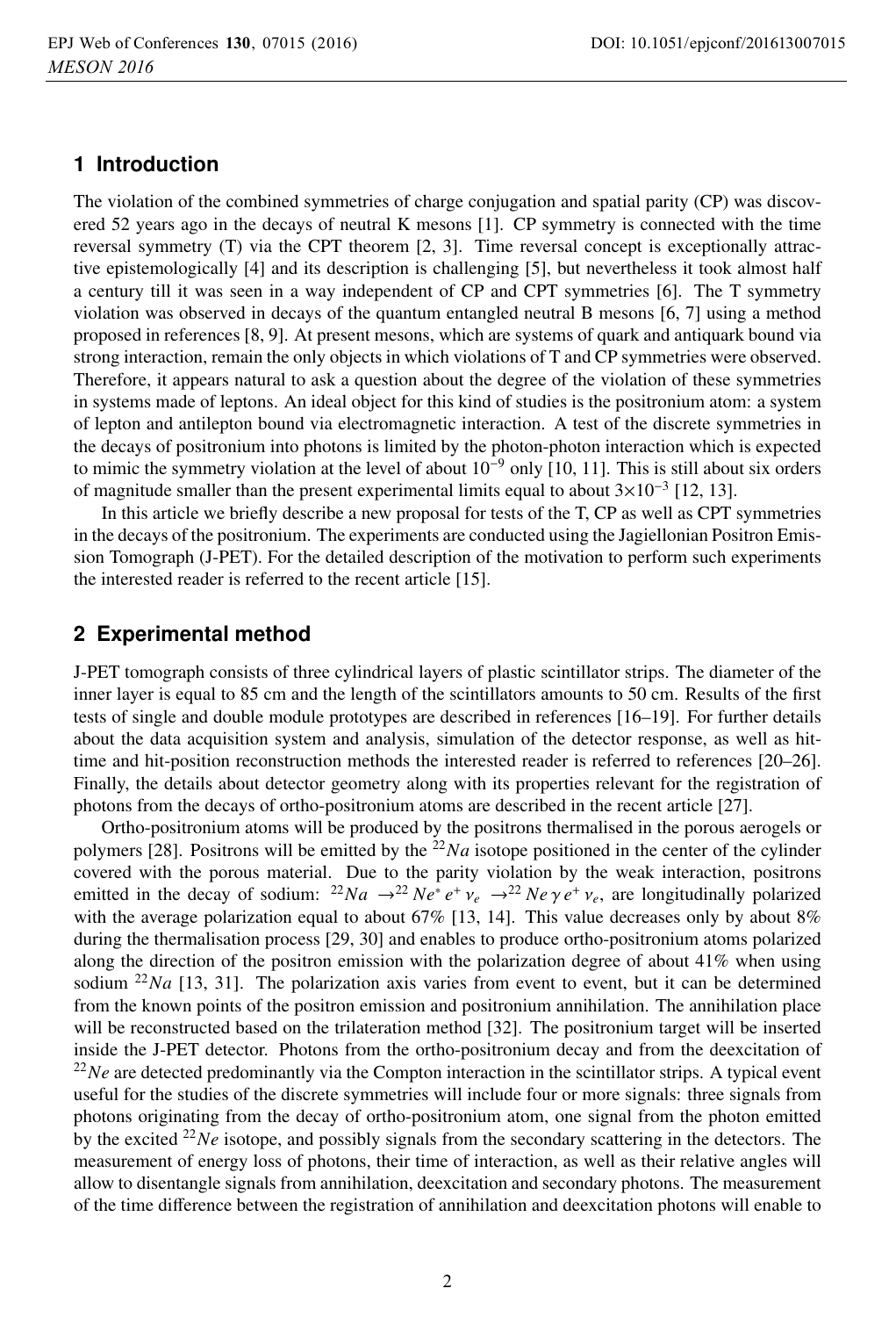disentangle the annihilation of ortho-positronium from the direct electron-positron annihilation and from the annihilation of para-positronium.

In the case of the Compton scattering there is no unique relation between the energy loss and the energy of the interacting photon. Nevertheless, in the case of the registration of three photons from the ortho-positronium decay, their energies may be reconstructed based on the measurement of relative angles between the photons and the application of the energy and momentum conservation [27]. The angular resolution of the J-PET is equal to about 0.4 degree. This results in the energy resolution of about 5 keV for the registration of photons originating from the decay of ortho-positronium [27]. Based on the tests of prototype detector with the 30 cm long scintillators [17, 18] and simulations [19], the expected hit-time resolution of the J-PET detector is in the range from about 100 ps( $\sigma$ ) to about 250 ps( $\sigma$ ) for deposited energy range from 340 keV to 50 keV, respectively. High time and angular resolution enables to suppress by nine orders of magnitude the background due to the electron-positron annihilation into two photons followed by the secondary scatterings in the scintillator strips [27]. The secondary photon scattering in the detector can be turned into advantage since it allows to determine a linear polarization ( $\vec{\epsilon}$ ) of the primary photon at the moment of the scattering [15].

The above brief description shows that the J-PET tomograph, equipped with the dedicated positronium target, enables to measure photons momenta, their polarizations and the spin of orthopositronium. This opens possibilities to test discrete symmetries in the decays of ortho-positronium via measurement of the expectation values of the various symmetry odd operators which may be constructed from the spin polarization vector of ortho-positronium  $(\bar{S})$  as well as from momentum vectors  $(\vec{k})$  and polarization directions ( $\vec{\epsilon}$ ) of photons originating from the decay of ortho-positronium. Exemplary operators are shown in Tab. 1.

**Table 1.** Operators for the  $o-Ps \to 3\gamma$  process and their properties with respect to the C, P, T, CP and CPT symmetries. New operators (including  $\vec{\epsilon}$ ) not explored before are shown in the last three rows. The decay plane is oriented by the ordering of photons according to the descending momentum:  $k_1 > k_2 > k_3$ . The table is

| Operator                                                                           | C | р | Т | <b>CP</b> | <b>CPT</b> |
|------------------------------------------------------------------------------------|---|---|---|-----------|------------|
| $\vec{S} \cdot \vec{k_1}$                                                          |   |   |   |           |            |
| $\vec{S} \cdot (\vec{k_1} \times \vec{k_2})$                                       |   |   |   |           |            |
| $\overrightarrow{(\vec{S}\cdot\vec{k_1})(\vec{S}\cdot(\vec{k_1}\times\vec{k_2}))}$ |   |   |   |           |            |
| $\vec{k_2} \times \vec{\epsilon_1}$                                                |   |   |   |           |            |
| $\overrightarrow{S} \cdot \vec{\epsilon_1}$                                        |   |   |   |           |            |
| $\overrightarrow{S}\cdot(\overrightarrow{k_2}\times\overrightarrow{\epsilon_1})$   |   |   |   |           |            |

adapted from reference [15].

#### **3 Summary**

Jagiellonian Positron Emission Tomograph is a multi-purpose detector which enables broad interdisciplinary investigations including, among others: (i) medical imaging [19], (ii) studies of discrete symmetries in the decays of positronium atoms [15, 27], (iii) quantum entanglement of high energy photons originating from the decay of ortho-positronium, as well as (iv) research in the field of lifeand material-sciences [33–35]. In this article properties of the J-PET detector relevant for the studies of the discrete symmetries were briefly described.